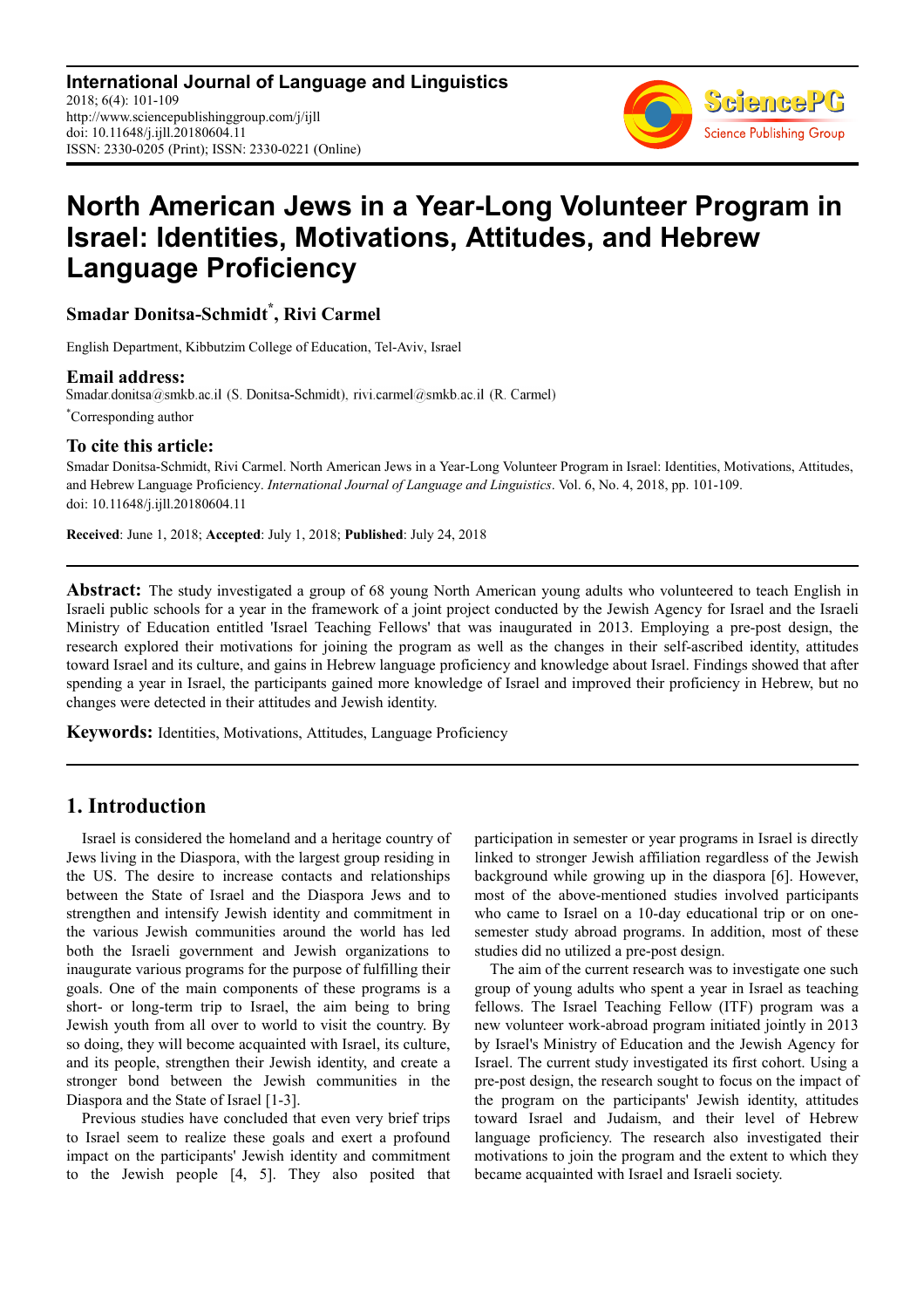## **2. Jewish Identity**

Over the past centuries, there has been increasing interest in the concept of 'Jewish identity'. This interest was manifested in numerous research studies and projects dedicated to the understanding of its various aspects as well as in a plethora of educational and community programs aimed at strengthening Jewish identity [7]. It goes hand-inhand with the general growing attention accorded to the concepts of ethnic, racial, and religious identities and the ways in which both individuals and groups identify and define themselves in relation to others [8-10]. Among the central components of ethnic identity are self-identification, a sense of belonging, attitudes toward one's group, and ethnic involvement. The latter includes aspects such as language, religious practice, and active engagement in community activities [11].

It has been argued that while identity is central to the psychological well-being of members of ethnic and racial minority groups [12, 11], individuals might juggle between one identity and another and simultaneously hold more than one identity [13, 14]. In a world of multifaceted identities that allows the individual greater freedom to choose his/her identity or identities than in the past, the search for identity becomes an inherent part of one's self. This search may include, for example, participation in local community activities, the study of a heritage language, or travel to countries of origin [15-19]. Since Jews in the diaspora have managed to maintain a balance between the perpetuation of a distinctive Jewish group identity and acculturation into the dominant host society, they are considered a classic case for the study of ethnicity and identity [20]. Jewish identity in this case has been found to be a multidimensional phenomenon consisting of ritualistic behavior, institutional participation, social ties, attitudes toward Israel, religious belief, knowledge of Judaism, and philanthropy [21, 22].

Zionism, and more specifically the creation of the State of Israel in 1948, has dramatically affected contemporary Jewish identity. Following centuries of diaspora and exile during which Israel was a utopian ideal, Jews were no longer required to live as an imagined community [23-25]. Yet, while some actively participated in the emerging Israeli national identity by immigrating to Israel, others established ties with Israel from their home countries. The strength and nature of the connection of Jews around the world with Israel is often regarded as an indicator of their Jewish identity [26- 28]. Their Jewish identity is therefore inextricably linked with their feelings, attitudes, and attachment vis-à-vis Israel and its history, land, people, and faith. Over the years, Israel has become included in diaspora identity through a range of issues including continuity and regular visits. The connection between Jewish adolescents and young adults with Israel has been a matter of particular interest for researchers [5, 29, 30]. Over the years, Israel, with the aid of numerous Jewish organizations worldwide, has also attempted to maintain close ties with Diaspora Jews. One avenue that was devised for achieving this goal was the establishment of programs

that would allow Jewish young adults to visit Israel for a short period.

## **3. Young Adults Visiting Israel**

The very first programs to be initiated in the 1960s were short study-abroad programs and visits to Israel sponsored by the World Zionist Organization [22]. Subsequently, in 1983, the 'one-year study-abroad program' was inaugurated with the intention of increasing the number of Jewish students coming to Israel for a year's study. The programs were all supported by the Jewish Agency, which subsidizes scholarships, overseas recruitment activities, the development of courses at the universities, accommodation for the students, and social activities during their stay. It was also resolved that the 'Israel Experience' was a key means of enriching Diaspora Jewish education [31-33].

In 1999, a new short-term program titled 'Birthright Israel' ('Taglit') was initiated for the purpose of bringing Jewish young adults aged 18-26 to Israel for a 10-day visit. During their trip, the participants—most of whom are visiting Israel for the first time—are encouraged to discover new meaning in their personal Jewish identity as well as a connection to Jewish history and culture. Research conducted on the Birthright programs has revealed that the participants accorded the trip a positive evaluation and reported on a meaningful Jewish experience. They expressed stronger Jewish identities, a greater commitment to marrying Jews only and raising children in the Jewish tradition, an increased understanding of Israeli society and history, and a stronger commitment to the State of Israel and to involvement in Jewish activities [4, 5].

In 2004, yet another new program called *Masa* ('journey' in Hebrew) was inaugurated [34]. This joint project of the Jewish Agency for Israel and the Israeli government serves as an umbrella organization for various short- and long-term programs for young Jewish adults. It includes a gap year, study abroad, internships, post-graduate programs, and volunteer work-abroad programs. The various programs within this project range from five to 12 months in duration and are intended for Jewish participants of between 18 and 30 years old. The participants all receive grants in order to subsidize the cost of the programs. According to the organization's website, over 100,000 individuals from more than 60 countries have participated in these programs since the founding of *Masa* in 2004.

In 2010, a study that surveyed over 13,000 Israel program participants, more than 11,000 of whom were Americans, and most of whom had been on a short-term Birthright experience or participated in a *Masa* program in the five preceding years, found participation in semester or year programs in Israel to be directly linked to stronger Jewish affiliation regardless of the program participants' Jewish background while growing up. The research also noted that the more time the participants spent in Israel, the greater their level of Jewish identification [6].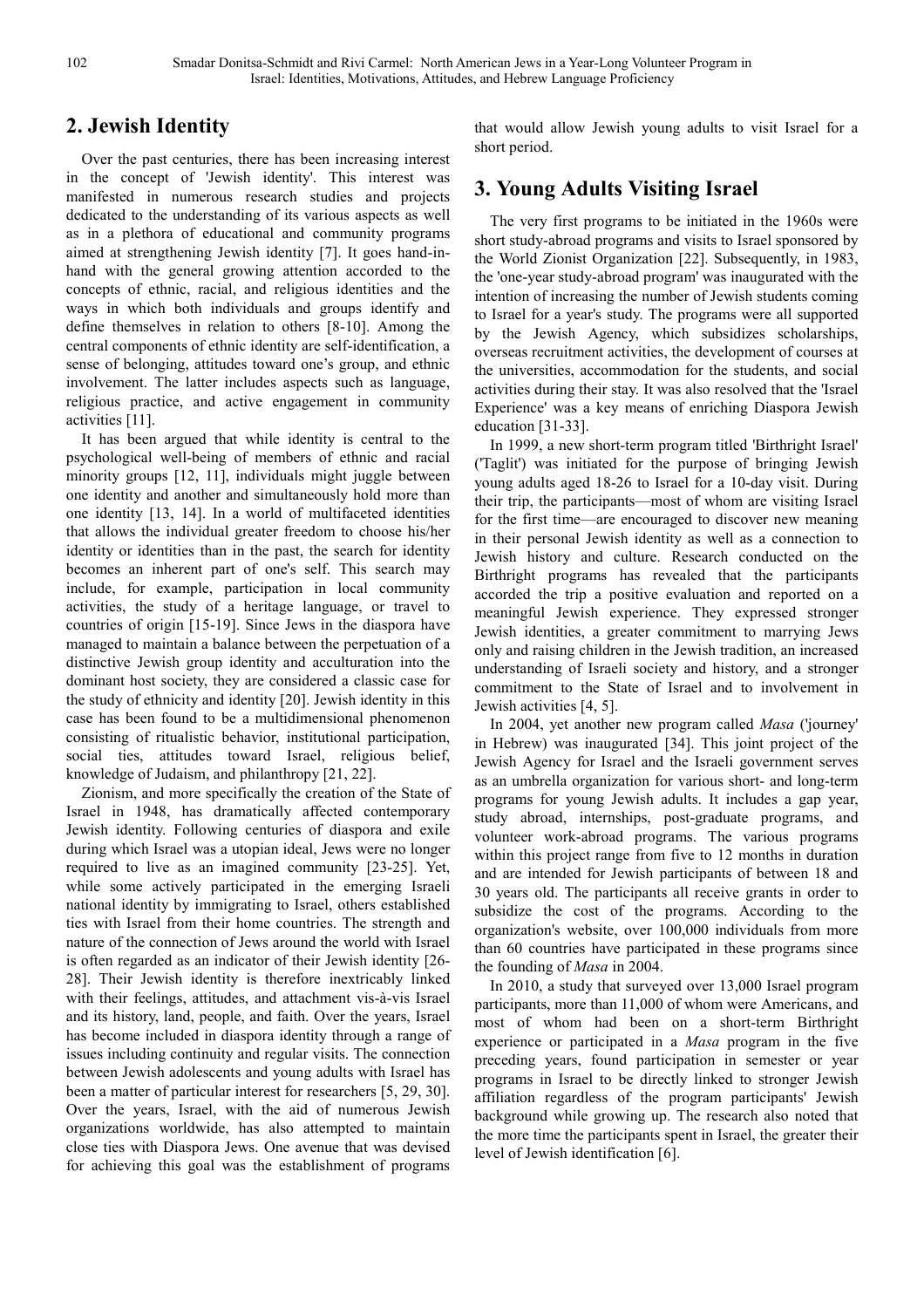## **4. The Research Context:** *Masa* **Israel Teaching Fellows**

In 2013, in a joint initiative of Israel's Ministry of Education and the Jewish Agency for Israel, a new volunteer work-abroad program titled the *Masa* Israel Teaching Fellows (ITF) was inaugurated [34]. This program was a year-long fellowship for college graduates between the ages of 21 and 30 who wished to teach English as a foreign language to Israeli Jewish children while immersing themselves in Israeli society. Applicants were Jewish college graduates from North America. They were placed in Jewish Hebrew-speaking public schools where they worked 25-30 hours per week. As part of their work, they tutored English in small-groups thereby reducing class sizes so that full-time teachers could work more effectively. They also assisted the English teachers in accordance with the students' and the school's specific needs. The schools, which were either elementary or junior-high schools, were all located in low socio-economic neighborhoods in peripheral areas of the country.

Upon arrival, the fellows underwent a six-week period of orientation in educational methods in one of the Israeli colleges of education and were afforded ongoing pedagogical support by the college. Although knowledge of Hebrew was not essential to serve as teaching fellows, the fellows received Hebrew instruction twice a week for the duration of the program. It was assumed that knowledge of the Hebrew language, one of Israel's official languages spoken by Jewish Israeli people, would help the teaching fellows to better communicate with the schoolchildren who are all native speakers of Hebrew. The teaching fellows resided in small groups in apartments within the local community where they worked. Throughout the year, they attended seminars on topics such as Israel and the Middle East, art and culture in Israel, and Israeli politics and society. They also went on several tours of the country in order to learn about Israel's history, society, culture, and geography.

In line with the abovementioned goal to maintain close ties with Diaspora Jews, Masa programs which include proactive recruitment of Jews to Israel by means of a variety of study and work programs serves the agenda of a transformative experience. The aims of these programs is to encourage immigration to Israel, to foster positive attitudes toward Israel, to strengthen Jewish identity, and to increase the commitment of Jews in the Diaspora [34].

Considering the above *Masa* acclaimed goals, the purpose of the current study was to examine whether participation in such a program is indeed a transformative experience. The study, which investigated one group of North American participants who volunteered to spend a year in the ITF program, focused on their motivations to join the program as well as on the changes in their self-ascribed identity, attitudes toward Israel and its culture, and gains in Hebrew language proficiency and knowledge of Israel. More specifically, the following research questions were addressed:

1. What were the participants' motivations to join the

program?

- 2. What were the participants' attitudes toward the host culture, self-ascribed identities, and Hebrew language proficiency before and after the program?
- 3. To what extent did the participants increase their knowledge of various aspects related to Israel?
- 4. What were the correlations among participants' attitudes, identities, Hebrew proficiency, and knowledge of Israel in the pre- and post-contexts?
- 5. What did the participants consider to be the main gains of the year?

#### **5. Methodology**

#### *5.1. Participants*

The current study focused on a group of 68 American Jewish college undergraduates who participated in a one-year work-abroad volunteer program in Israel during the year 2013 (August 2012 until July 2013), serving as hands-on English tutors in Israeli public schools. The participants consisted of 24 males (35%) and 44 females (65%) ranging in age from 23 to 32 ( $M=26$ ; S. D=2.00 – year of birth ranging from 1981 to 1990). They all held a Bachelor's degree in a variety of academic backgrounds. In terms of degree of Jewish religious observance, most of them (95%) are secular, non-observant Jews. All participants (100%) claimed English to be their first language with six participants (9%) specifying Hebrew as an additional language spoken at home since it was the mother tongue of one of their parents. Furthermore, 57 percent of the respondents indicated that they had some prior knowledge of Hebrew as a result of participating in extracurricular Hebrew lessons or Hebrew language summer camps. Most of the participants (91%) had visited Israel in the past and 60 percent reported having relatives in Israel. Regarding prior experience with teaching or working with children or youth either formally or informally, 49 percent claimed to have such experience.

#### *5.2. Research Instruments and Procedure*

The research instruments employed in this study were four self-report questionnaires that were administered at various stages throughout the year. In the scope of this article, we shall focus only on the first (pre) and fourth (post) questionnaires, which were almost identical. These two questionnaires were administered upon arrival in Israel in August (pre) and at the end of the year-abroad program in July (post). The questionnaires, which included both open and closed question types, were partially based on existing questionnaires [35] and partially created specifically to meet the needs of the current study and research population. The questionnaires comprised four main parts as described below.

Part one of the questionnaire consisted of 24 sociodemographic and background questions including parents' origin, level of education, and level of Hebrew knowledge; religious affiliation; level of education; previous exposure to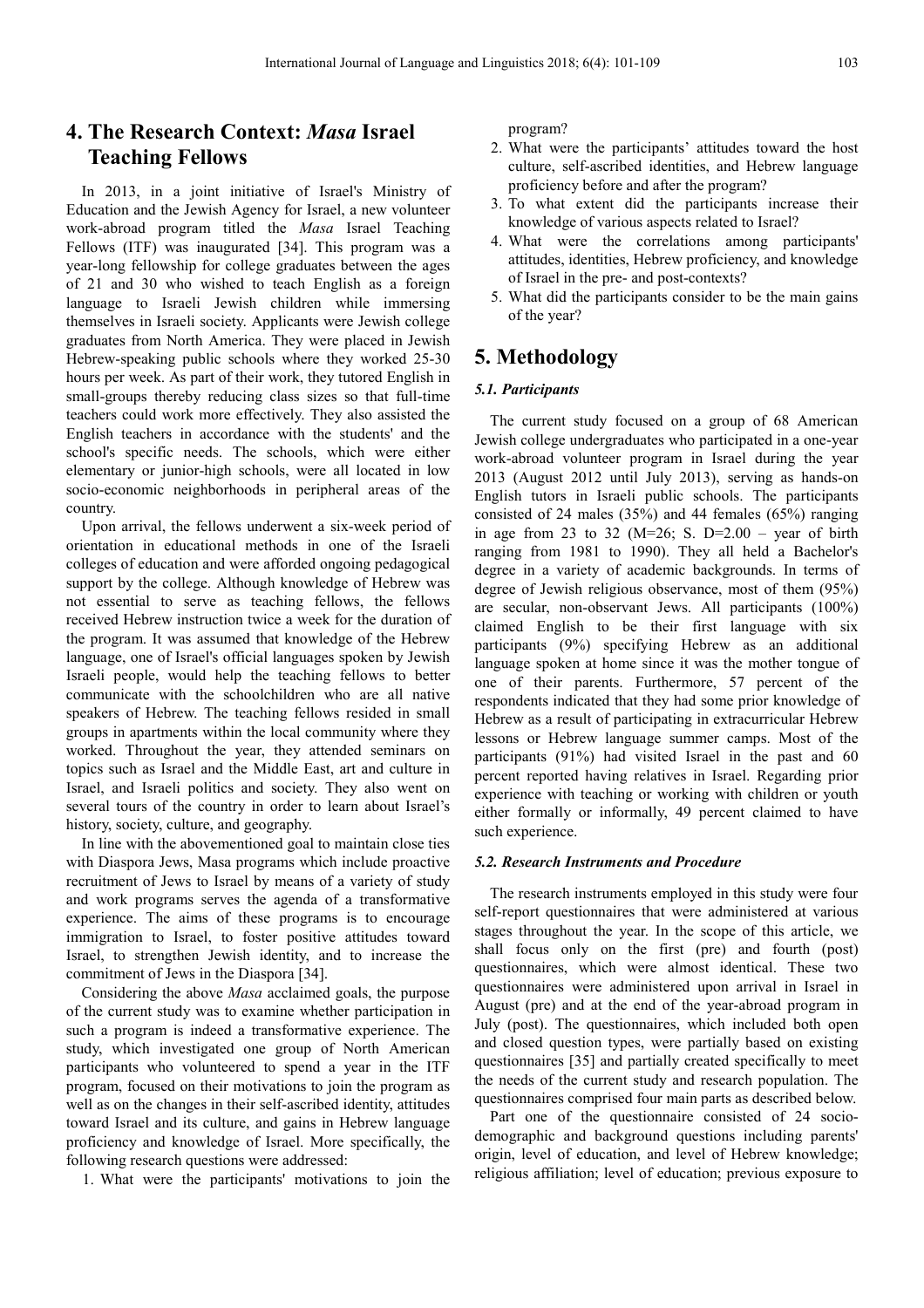Hebrew and Hebrew language-learning; prior experience in teaching and working with children and youth; previous contacts with and visits to Israel; presence of relatives and family members in Israel; and intentions of remaining in Israel upon completion of the program. This part also included 15 Likert scale items structured as statements ranging from (1) 'disagree completely' to (5) 'agree completely' that examined participants' motivations to apply to and join the ITF program in Israel. These motivational items appeared only in the first questionnaire. Based on an exploratory factor analysis with a non-orthogonal rotation, the following six motivational factors emerged: (1) *Getting to know Israel and its culture* (4 items; α=.82); (2) *Contributing to Israeli society by improving the level of English in Israel* (2 items; α=.82); (3) *Learning Hebrew* (2 items; α=.81); (4) *Strengthening my Jewish identity* (3 items; α=.80); (5) *Acquiring teaching skills* (2 items; α=.73); (6) *Experiencing living in a different country* (2 items;  $\alpha = .60$ ).

Part two of the questionnaire contained 28 attitudinal items regarding Israel and its language, culture, religion, and people. All items were structured as statements on a 5-point Likert scale ranging from 'disagree completely' (1) to 'agree completely' (5). This part was construct-validated by subjecting it to an exploratory factor analysis with an orthogonal rotation. The analysis yielded the following attitudinal factors: (1) *Importance of Hebrew language for Jews* (3 items;  $\alpha = .64$ ,  $\alpha = .80$ ); (2) Attitudes toward *the importance of Israel for Jews* (5 items;  $\alpha = .87$ ,  $\alpha = .91$ ); (3) Attitudes toward *Israeli culture and people* (5 items; α=.74, α=.85); (4) *Desire to live in Israel* (2 items; α=.79, α=.91); (5) Attitudes toward *my Jewish identity* (4 items; α=.80,  $\alpha$ =.87); (6) Attitudes toward the importance of preserving the Jewishness of the Jewish people (3 items;  $\alpha = .57$ ,  $\alpha = .73$ ); (7) Attitudes toward the degree to which the American Jewish community should be involved in and responsible for Jewish and Israeli existence (6 items;  $\alpha = .83$ ,  $\alpha = .87$ ). A general attitudinal factor was also created ( $\alpha$ =.84,  $\alpha$ =.87).

This part also contained nine items related to the participants' knowledge concerning the *Israeli state* (e.g., history, culture, demography, current affairs) (9 items;  $\alpha = 93$ ,  $\alpha$ =.69) as well as items related to the teaching of English. The latter will not be discussed in the scope of the current article.

Part 3 of the questionnaire dealt with the participants' selfascribed identity. Respondents were asked to rate the degree to which they identified themselves as being *North*  *American, Jewish, and Israeli*, each identity ranging from 'very weak' (1) to 'very strong' (5) on a 5-point Likert Scale.

In part 4 of the questionnaire, participants were asked to self-assess their Hebrew language proficiency using 16 cando items ranging from 'not at all' (1) to 'very well' (5). Four factors were extracted from this section: (1) *Hebrew reading skills* (4 items;  $\alpha = .86$ ,  $\alpha = .79$ ); (2) Hebrew *speaking skills* (4 items;  $\alpha = .93$ ,  $\alpha = .89$ ); (3) *Hebrew writing skills* (4 items; α=.80, α=.81); and (4) *Hebrew listening comprehension skills* (4 items;  $\alpha = .92$ ,  $\alpha = .86$ ). It is important to note that each language skill included both basic interpersonal language skill included both basic interpersonal communicative skills such as reading road signs, ordering food at a restaurant, writing a simple note to a friend, and understanding an Israeli giving simple directions, as well as more academically demanding activities such as reading a novel, giving a formal presentation, writing an academic paper, and understanding a lecture in Hebrew. A general proficiency score was computed as well ( $\alpha$ =.95,  $\alpha$ =.96). Finally, using an open-ended question in the post questionnaire, the participants were asked about the main gains they felt they had derived from the year-long experience.

## **6. Findings**

#### *6.1. Reasons for Joining the Program*

The participants indicated five main reasons, which were of equal importance, to explain their participation in the ITF program. The five reasons were as follows: (1) to learn Hebrew  $(M=4.51; SD=0.66)$ ; (2) to have an experience  $(M=4.47; SD=0.68);$  (3) to contribute to Israeli society  $(M=4.34; SD=0.64)$ ; (4) to become acquainted with Israel and Israeli culture (*M*=4.23; *SD*=0.67); and (5) to acquire teaching skills (*M*=4.10; *SD*=0.89). Strengthening Jewish identity was ranked significantly lower (*M*=3.18; *SD*=1.12).

#### *6.2. Attitudes Toward the Host Culture, Jewish Identity, and Hebrew Language Proficiency*

The changes that occurred between the pre- and the post contexts were analyzed by means of a series of dependent sample t-tests for attitudes toward the host culture, Jewish identity, and Hebrew language proficiency. Means, standard deviations and t-test values are presented in Table 1. Higher means indicate more positive attitudes, stronger identification, and greater Hebrew language proficiency.

*Table 1. Differences between pre and post contexts in attitudes, self-ascribed identity, and self-assessed Hebrew language proficiency.* 

|                                             | <b>PRE</b> |           | <b>POST</b> |           |         |
|---------------------------------------------|------------|-----------|-------------|-----------|---------|
|                                             | M          | <b>SD</b> | M           | <b>SD</b> | t(p)    |
| Attitudes toward:                           |            |           |             |           |         |
| Importance of Hebrew language               | 3.60       | 0.77      | 3.53        | 0.96      | $-0.38$ |
| Importance of Israel to Jews                | 3.87       | 0.89      | 3.83        | 0.87      | $-0.30$ |
| Israeli culture and people                  | 4.02       | 0.61      | 3.99        | 0.73      | $-0.24$ |
| Desire to emigrate and live in Israel       | 3.08       | 1.00      | 3.25        | 1.43      | 0.75    |
| Jewish identity                             | 3.57       | 0.96      | 3.53        | 1.02      | $-0.28$ |
| Preserving Jewishness among Jews            | 2.61       | 0.95      | 2.81        | 1.02      | 1.82    |
| Commitment of North American Jews to Israel | 3.72       | 0.68      | 3.63        | 0.58      | $-0.68$ |
| Self-identification as:                     |            |           |             |           |         |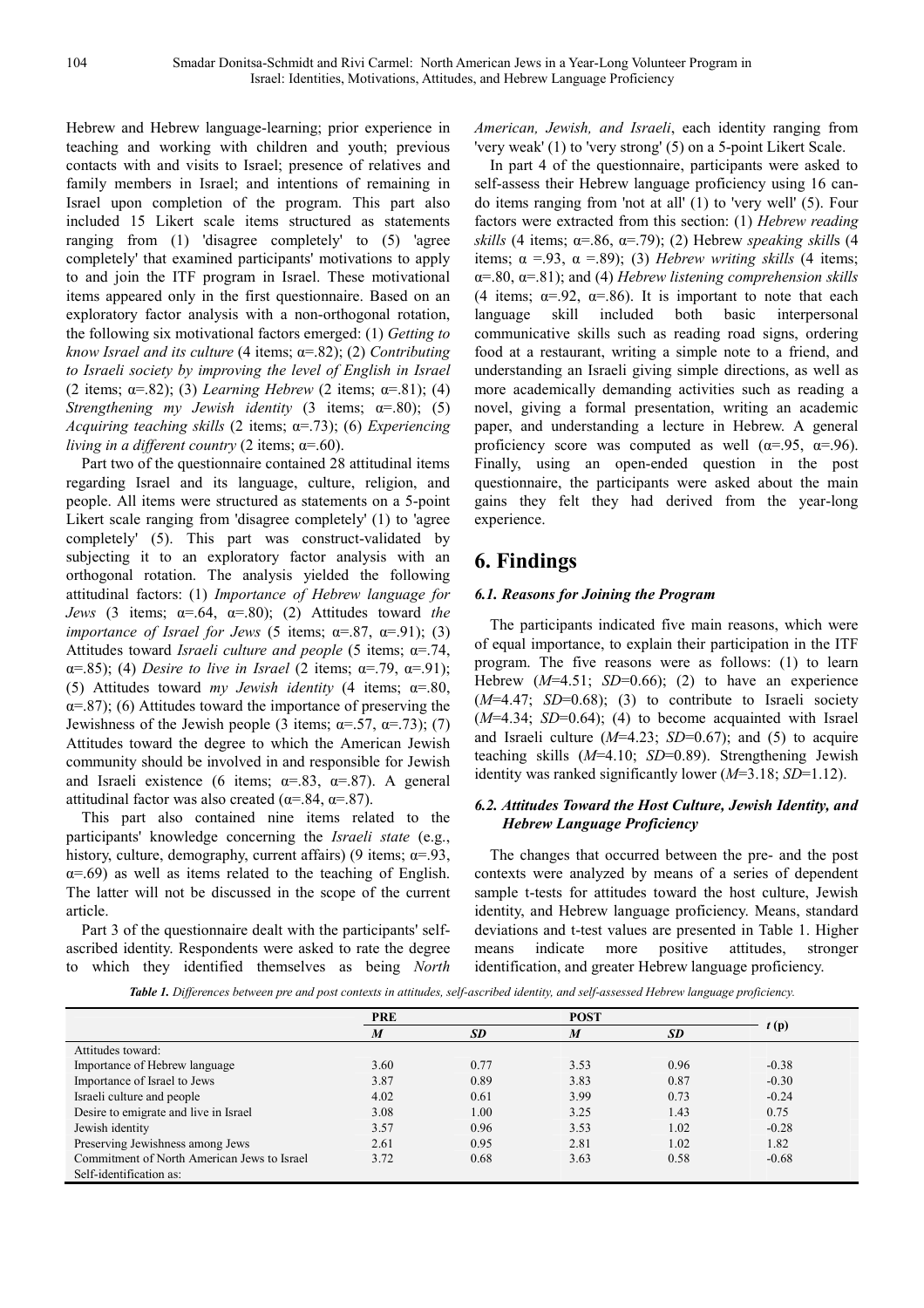|                            | <b>PRE</b>       |           | <b>POST</b>      |           |           |
|----------------------------|------------------|-----------|------------------|-----------|-----------|
|                            | $\boldsymbol{M}$ | <b>SD</b> | $\boldsymbol{M}$ | <b>SD</b> | t(p)      |
| North American             | 4.35             | 1.07      | 4.08             | 0.99      | $-2.05*$  |
| Jewish                     | 4.23             | 1.09      | 4.23             | 1.02      | .00       |
| Israeli                    | 1.87             | 1.28      | 2.23             | 0.58      | $2.14*$   |
| Hebrew self-assessment in: |                  |           |                  |           |           |
| Reading                    | 1.98             | 0.88      | 2.81             | 0.82      | $6.60***$ |
| Speaking                   | 2.11             | 1.25      | 3.28             | 0.98      | $7.00***$ |
| Writing                    | 2.06             | 0.94      | 3.00             | 0.84      | $6.50***$ |
| Listening                  | 1.68             | 0.86      | 2.66             | 0.84      | $8.11***$ |
| Total Hebrew proficiency   | 1.95             | 0.90      | 2.94             | 0.80      | $7.92***$ |

\**p*<.05 \*\**p*<.01 \*\*\**p*<.001.

As noted in Table 1, after spending a year in Israel, no significant changes were found in any of the seven attitudinal factors. Participants who elected to volunteer in the ITF program exhibited positive attitudes toward Israel and Israeli culture and people at both points in time (*M*=4.02, *M*=3.99). They also considered the State of Israel to be important to the Jewish people (*M*=3.87; *M*=3.83) and agreed to a large extent that the Jewish community in North America should be committed to supporting Israel (*M*=3.72, *M*=3.63). The Hebrew language was also considered to be an important language at both points in time (*M*=3.60, *M*=3.53), as were the attitudes toward their own Jewish identity (*M*=3.57, *M*=3.53). Attitudes toward the need to preserve the Jewish religion, which were initially very mediocre, seem to have strengthened slightly, albeit not in a statistically significant manner (*M*=2.61, *M*=2.81; *t*=1.82; *p*=.07). While there seemed to be no major desire among the participants to immigrate to Israel on a permanent basis, they also did not rule out this option (*M*=3.08, *M*=3.25). In conclusion, the data indicate that year-long sojourn in Israel did not have any significant impact on the participants' attitudes toward Israel and its culture, people, language, and religion, which were generally favorable to begin with.

Regarding participants' identity, a comparison between the pre- and the post contexts indicates a slight but significant decrease in the North American identity, which was high at both times (*M*=4.35, *M*=4.08), a slight but significant increase in the Israeli identity, which remained the lowest at both times (*M*=1.87, *M*=2.23), and no change at all in the

Jewish identity, which was also high at both times (*M*=4.23). Nonetheless, despite the significant differences between the beginning and the end of the year, there are no significant differences in the ordering of the identities in the pre- and post contexts between the Jewish identity and the North American identity, which were both high (PRE:  $t=0.89$ ;  $p > 0.05$ ; POST:  $t = 0.70$ ,  $p > 0.05$ ). On both occasions, the Israeli identity was significantly lower.

As can also be seen in Table 1, after a year in Israel, there was a significant increase in students' perceived level of Hebrew proficiency in all four skills. Despite the students' Jewish background and their previous exposure to Hebrew, the reported level of proficiency at the beginning of the year was very low and ranged from a mean of 1.68 in listening comprehension to a mean of 2.11 in speaking. At the end of the year, the participants assessed themselves as more competent, with means ranging from 2.66 in listening comprehension to 3.28 in speaking. The greatest improvement occurred in listening comprehension (*t*=8.11) and in speaking (*t*=7.00).

#### *6.3. Knowledge of Various Aspects Related to Israel*

Changes between the pre- and post-contexts pertaining to the participants' knowledge of various aspects related to the state of Israel were analyzed via a series of dependent sample t-tests. Means, standard deviations, and t-test values are presented in Table 2 with higher means indicating more knowledge.

|                                           | <b>PRE</b>       |           | <b>POST</b> |           |           |  |
|-------------------------------------------|------------------|-----------|-------------|-----------|-----------|--|
| Knowledge of:                             | $\boldsymbol{M}$ | <b>SD</b> | M           | <b>SD</b> | t(p)      |  |
| Demographic composition                   | 2.70             | 1.04      | 3.95        | 0.74      | $8.06***$ |  |
| History of Zionism                        | 2.78             | 1.02      | 3.60        | 0.93      | $4.82***$ |  |
| Internal affairs                          | 2.80             | 0.91      | 3.68        | 0.79      | $6.27***$ |  |
| Relations between Israel and the Diaspora | 2.85             | 1.23      | 4.00        | 0.88      | $5.39***$ |  |
| Ancient Jewish history                    | 2.85             | 1.00      | 3.18        | 1.01      | 1.77      |  |
| Geography of the state                    | 3.00             | 1.09      | 4.13        | 0.64      | $6.53***$ |  |
| Israeli custom and traditions             | 3.13             | 1.04      | 4.15        | 1.04      | $6.03***$ |  |
| Relations with Arab countries             | 3.20             | 1.09      | 3.83        | 0.78      | $3.38**$  |  |
| Recent history of Israel                  | 3.23             | 0.94      | 3.88        | 0.79      | $4.76***$ |  |
| Total knowledge of Israel                 | 2.95             | 0.77      | 3.82        | 0.58      | $7.92***$ |  |

*Table 2. Differences between pre- and post-contexts in knowledge regarding Israel.* 

\*\**p*<.01 \*\*\**p*<.001.

As noted in Table 2, although the participants came with some knowledge of the various aspects of the Israeli state, after spending a year in Israel, they were significantly better informed  $(t=7.92; p<0.01)$ . Areas in which they gained more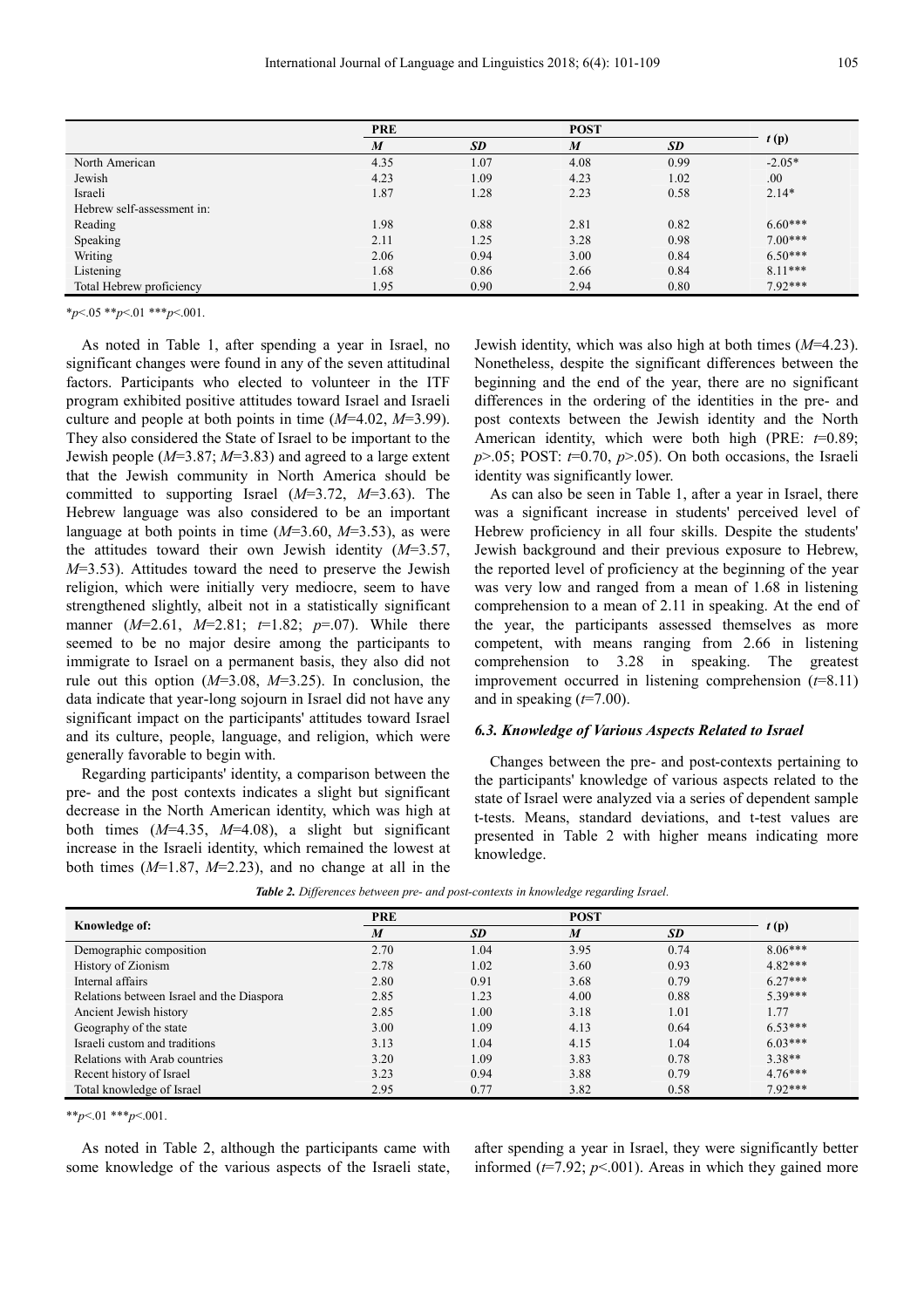knowledge include the demographic composition of the country  $(t=8.06)$ , the geography of the state  $(t=6.53)$ , and the country's internal affairs (*t*=6.27). The only aspect in which no significant difference was found was knowledge of ancient Jewish history. It is worthwhile noting that the participants were initially more knowledgeable about the recent history of Israel and the political situation, including the relations with Arab countries (*M*=3.23, *M*=3.20 in the pre- context, respectively).

#### *6.4. Correlations Among Attitudes, Identities, Hebrew Proficiency, and Knowledge of Israel*

Correlations among the participants' attitudes, identities, Hebrew proficiency, and knowledge of Israel were examined by means of Pearson correlations. The correlations are presented in Table 3.

*Table 3. Correlations among attitudes, identities, Hebrew proficiency, and knowledge of Israel in the pre- context (upper) and post context (lower).* 

|                         | <b>Attitudes</b>         | NA ID                    | <b>Jewish ID</b>         | <b>Israeli ID</b> | <b>Hebrew Prof.</b>      | Knowledge |
|-------------------------|--------------------------|--------------------------|--------------------------|-------------------|--------------------------|-----------|
| Attitudes               | $\overline{\phantom{a}}$ |                          |                          |                   |                          |           |
| North American identity | .04                      | $\overline{\phantom{0}}$ |                          |                   |                          |           |
| Jewish identity         | $.51***$                 | .06                      | $\overline{\phantom{0}}$ |                   |                          |           |
| Israeli identity        | $.29**$                  | .04                      | .15                      | $\blacksquare$    |                          |           |
| Hebrew Proficiency      | $.33**$                  | .00                      | $.26*$                   | $.28*$            | $\overline{\phantom{0}}$ |           |
| Knowledge of Israel     | $.45***$                 | .03                      | $.34**$                  | .11               | $.45***$                 |           |
| Attitudes               | $\overline{\phantom{a}}$ |                          |                          |                   |                          |           |
| North American identity | $-.06$                   | ۰.                       |                          |                   |                          |           |
| Jewish identity         | $.57***$                 | .11                      | $\overline{\phantom{a}}$ |                   |                          |           |
| Israeli identity        | $.40**$                  | $-.07$                   | .20                      | $\blacksquare$    |                          |           |
| Hebrew Proficiency      | $.32*$                   | .18                      | $.24*$                   | $.52***$          | $\overline{\phantom{0}}$ |           |
| Knowledge of Israel     | $.36**$                  | .15                      | $.27*$                   | $.26*$            | $.37**$                  |           |

\**p*<.05 \*\**p*<.01 \*\*\**p*<.001.

Generally, a similar picture emerges in the above table regarding the correlations among the research variables in the pre- and post-contexts. Participants who portrayed positive attitudes toward Israel and Israeli culture also tended to strongly identify themselves not only as Jewish (*r*=.51, *r*=.57:  $p$ <.001) but also as Israelis ( $r$ =.29,  $r$ =.40;  $p$ <.01), with correlations growing stronger at the end of the year. Positive attitudes are also positively and significantly correlated with the level of Hebrew proficiency (*r*=.33, *r*=.32) and knowledge of Israeli society  $(r=45, r=36)$ . Jewish identity and even more so Israeli identity are positively and significantly correlated with Hebrew language proficiency, especially at the end of the year (post:  $r=0.24$ ,  $r=0.52$ ), and with a higher degree of acquaintance with Israeli society (post: *r*=.27, *r*=.26). Finally, Hebrew language proficiency is found to be significantly correlated with the knowledge of Israeli society (*r*=.45, *r*=.37). North American identity does not seem to correlate with any of the other variables.

#### *6.5. Most Memorable Experiences During the Year*

The participants' responses to the open-ended question posed at the end of the year, asking them about their perceived main gains during that period, were thematically categorized. Since respondents had given answers that fit more than one category the percentages presented herewith add to more than one hundred. Five main categories emerged from their responses: (1) individual growth and development (65%) which included maturity, responsibility, becoming more open and adventurous, learning new things, and coping with challenges; (2) becoming acquainted with Israeli culture  $(48\%)$ ; (3) the teaching experience gained in school  $(48\%)$ ; (4) the general experience (45%), which included having fun, meeting new people, and experiencing a different routine;

and (5) strengthening Jewish identity (35%).

## **7. Discussion**

The new Israeli Teaching Fellow program inaugurated in 2013 is one of the many study and work programs operated by the Jewish Agency and the Israeli government with the intention of fostering Jewish identity among Diaspora Jews. Its goals aim at maintaining close contact with Jewish communities outside Israel in the hopes that some of the fellows decide to make Israel their permanent home while the others remain supportive of Israel upon their return to their own Jewish communities. From this point of view, such program and other similar ones hold traditional views of the notion of the diaspora which entails a diasporic return [36], namely, the return of Jews to their homeland, Israel. In that sense, the *Masa* program has a very clear agenda of encouraging immigration to Israel, fostering positive attitudes toward Israel, strengthening Jewish identity, and increasing the commitment of Jews in the Diaspora. It is therefore only reasonable to ask ourselves about the extent to which these programs achieve their goals. The research focused on the first cohort of the ITF program that comprised 68 young North American adults who came to Israel for a year as volunteers to teach English to children in Israeli public schools.

Findings of the current research reveal that after spending a year in Israel, no change at all was detected in the participants' attitudes toward Israel and its culture. They did not manifest a stronger desire to immigrate to Israel, nor did they express more favorable attitudes either toward their Jewish identity or toward the importance of preserving this identity by ensuring that Jews only marry Jews.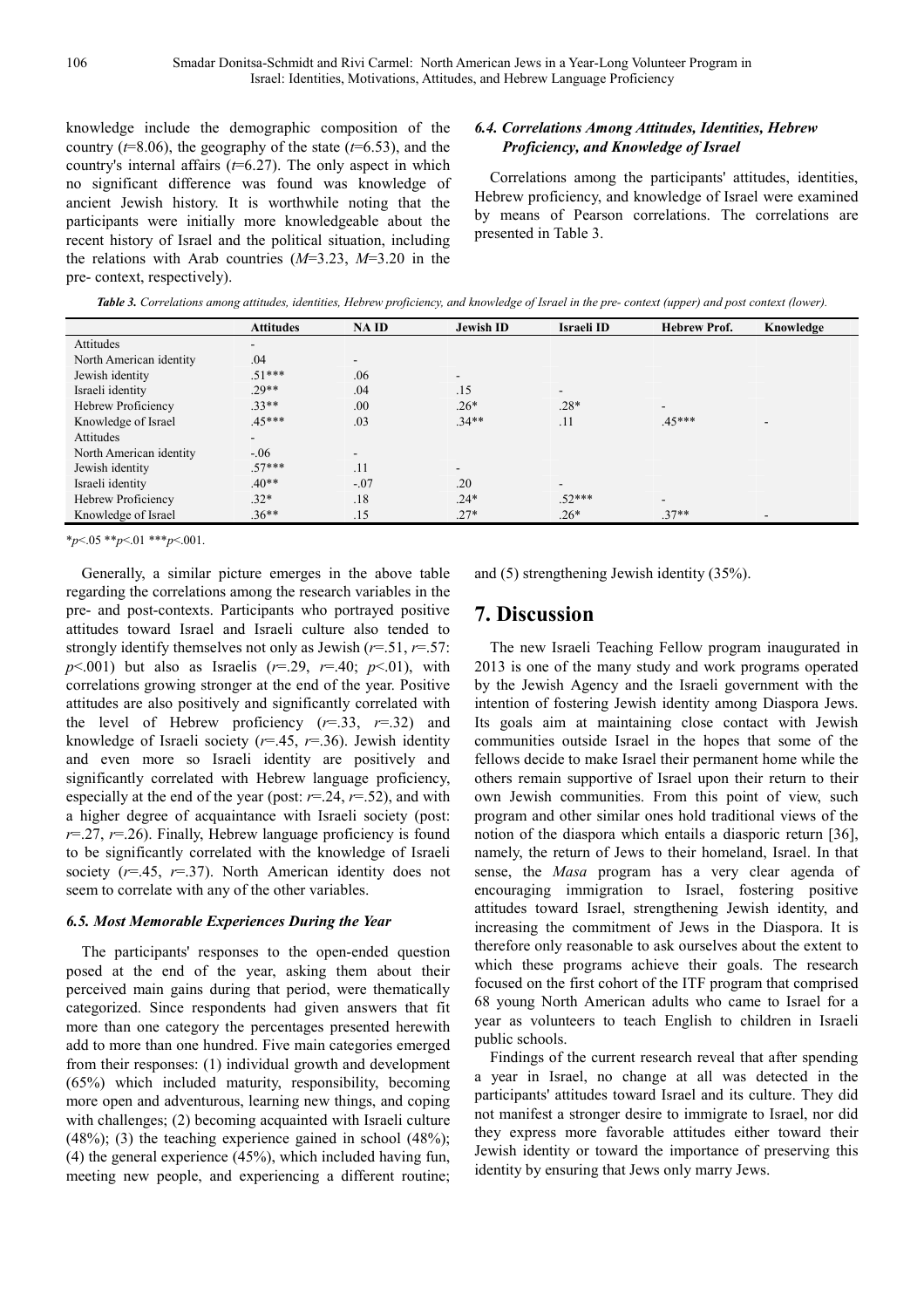Consistent with the lack of change in participants' attitudes, no change was found in their self-identification as Jewish. These findings run counter to those of previous research that found more favorable attitudes as a result of a visit to Israel—even after a much shorter one such as a Birthright visit [37] or after a five-month study-abroad program [35]. Since it was maintained that the longer the program participants spent in Israel, the greater their level of Jewish identification would be, the expectation in our case would be for at least some change [6]. Indeed, one can argue that most of participants' attitudes were positive to begin with, which explains the lack of change in them. This is not entirely so, however. While the level of the attitudes toward Israel and its culture and people was high, the level of the rest of the attitudinal factors was lower; therefore, this does not seem to be a convincing argument for the lack of change. The level of attitudes toward the preservation of Jewishness among the Jewish people was, in fact, very low, indicating a lack of agreement with items such as 'Jews should not intermarry'. We would like to furnish three possible explanations for the above results.

The first explanation is associated with the nature of the sojourn in Israel. While the short-term visits are only touristic in nature and clearly reflect the agenda of its organizers, namely, of transmitting the simplified version of the so-called Jewish-Zionistic narrative to its participants [38], a long-term stay in Israel is no longer able to frame Israel's story in a linear, naïve, and one-dimensional manner. Being immersed in Israeli society for a whole year, living in local communities (and not in dormitories, as is usually the case with study-abroad programs), and working in low socioeconomic neighborhoods cannot impose strict, sterile, and unrealistic control on the sights, experiences, and stories to which the participants are exposed. Crafting the visit in a manner that would create a powerful spiritual and emotional experience by employing high-level control of time and space, as is achieved in short visits [38] is no longer a possibility in a year-abroad experience such as this. While the participants in a short visit are exposed to visiting key religious and national sites and hearing heroic stories of past and present times as well as testimonials from inspiring people, the teaching fellows experienced some of the less pleasant everyday life situations in Israel and were exposed to hardships within the Israeli society at large and the school system in particular. In a short trip, it is perhaps possible to teach Israel through a single narrative; conversely, during a longer sojourn, one cannot avoid seeing that the Israel of today is composed of a multiplicity of visions and voices, and that Israelis themselves do not share the same narrative. In an experience that is less formulaic in character, it is therefore impossible to guarantee its effect on the participants and its success in the creation of more positive attitudes and a higher level of identification with Judaism and the Jewish people. Perhaps the 'good news' resides in the fact that the participants' initial favorable dispositions did not deteriorate with time, as was found in some research [22, 39].

A second explanation of the lack of change in the

participants' attitudes and Jewish identity may be linked to the 'distancing' of American Jewry from Israel [1, 40, 41]. This narrative of American Jewish disengagement from Israel, particularly among young adults, has grown stronger in the past years since the 1988 Palestinian Intifada and the political debate concerning the conflict between Israel and the Palestinians [42, 43]. Although this discussion of the relationship between American Jews and Israel has become a prominent topic of discourse in the Jewish world, it has been argued that neither the scholarly literature nor survey evidence consistently supports the view that attachment to Israel is declining among American Jews [44, 45]. The findings of the current research do seem to indicate that this is a possibility. They also show that at the end of the year, there was a less powerful correlation between the level of Jewish identity and knowledge of Israel, which is perhaps indicative of the fact that greater knowledge of the country leads to a decrease in the level of Jewish identification.

A third proposed explanation of the lack of improvement in the participants' attitudes and an increase in their Jewish identity relates to their motivations to come to Israel. They were more interested in instrumental benefits such as improving their language skills, having 'an experience', acquiring teaching skills, and becoming acquainted with Israel. Strengthening their Jewish identity was rated the lowest on their list of motivations to come to Israel and was also the last gain to be mentioned after the year was over.

The existence of a mixture of motivations that was found in this research is consistent with previous research showing that Jewish youngsters who decide to visit Israel have complex expectations, aspirations, and motivations regarding their decision. They are not interested in any single aspect of Israel but in a total 'Israel experience' [2]. Nonetheless, the question remains as to why Jewish identity was the last on their list. In the scope of the present research, we are unable to answer this question: we can only suggest that this may be connected to their age, since they are older than the average youngsters who visit Israel in the context of the Birthright project and are therefore less interested in an identity search.

So what did the participants gain during this year? Despite their Jewish background, which included exposure to Hebrew, their level of Hebrew proficiency to begin with was very low. Yet, at the end of a year's study, they reported a huge improvement in all language skills. While these substantial linguistic gains were probably partially a result of the participants' formal Hebrew language lessons, they were also attributable to the fact that the students mingled in Israeli society—particularly as a result of the work in school, which necessitated that they communicate with children with English skills that were still very basic and sometimes nonexistent. The improvement in Hebrew proficiency is especially noteworthy considering the dominant role that English plays in Israeli society. For English-speaking people, using Hebrew is not an easy task when there are so many determined English-speaking Israelis who refuse to use Hebrew when afforded an opportunity to practice their English. Thus, English-speakers usually have the option of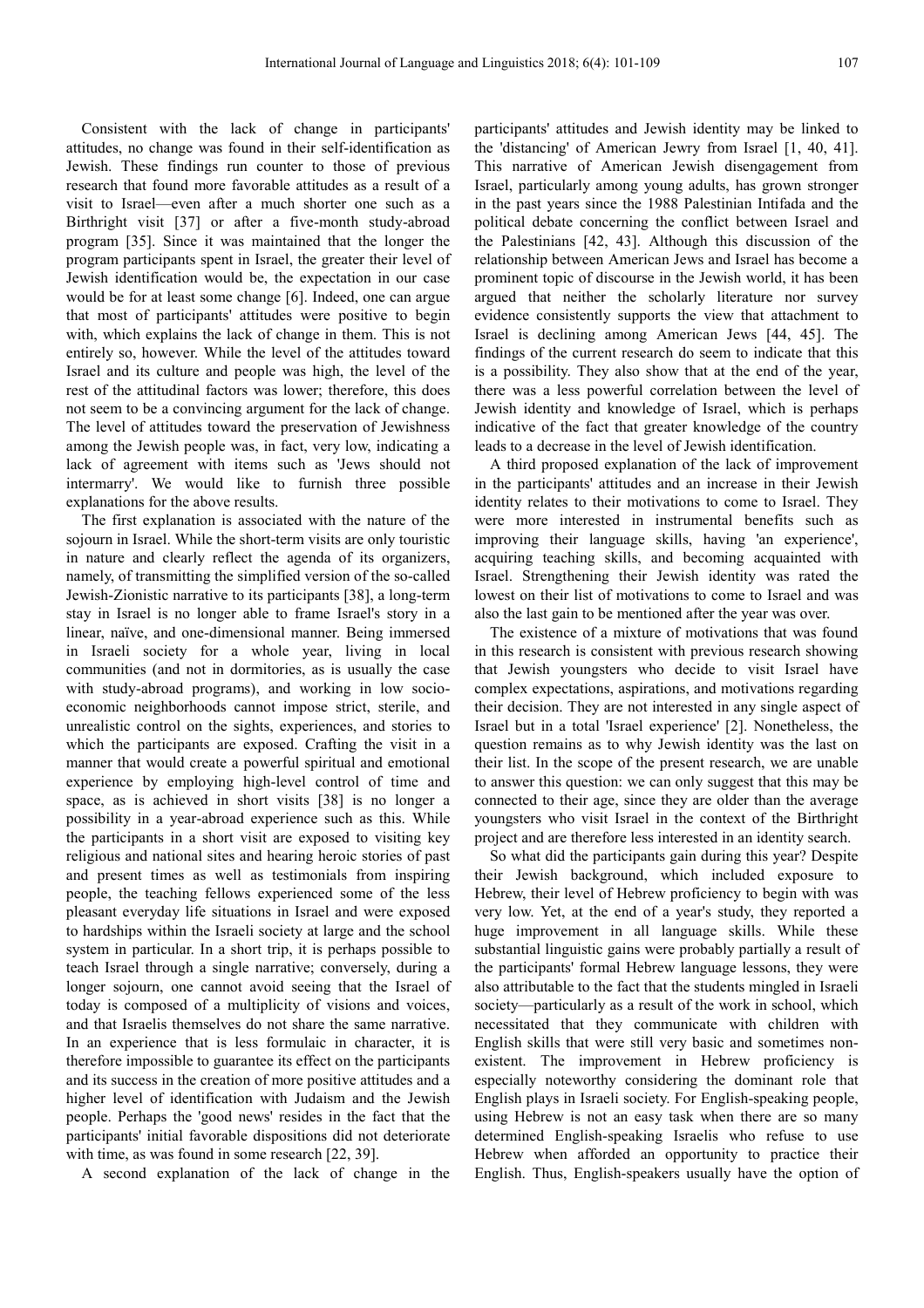reverting to their native tongue, thereby rendering the challenge of acquiring Hebrew in Israel even more daunting.

Bearing in mind that learning Hebrew constituted the participants' primary motivation to come to Israel, this goal was certainly achieved. Although these findings cannot be compared to research conducted on the short visits to Israel, similar findings were obtained on Jewish students' studyabroad in Israel [35, 36]. Findings also show that the participants became increasingly informed about Israel and its politics, history, geography, and current affairs. This broadening of knowledge regarding Israel and Israeli culture was also one of their main motivations to spend time in Israel. It is reasonable to assume that some of this information was obtained in an informal manner during the year and some was garnered during the tours and lectures provided throughout the year.

Apart from investigating changes as a result of the yearabroad experience, this study also attempted to explore the possible relationships among attitudes, Jewish identity, knowledge of the host country and culture, and secondlanguage proficiency. Findings of the current study support the literature, suggesting a link between social identity, language proficiency, and attitudes [47]. The students whose attitudes toward Israel and its language, culture, and people were more positive were the ones who displayed a considerable improvement in their Hebrew proficiency and were also more inclined to acquire more knowledge of Israeli society. Identity was also found to be correlated with language gains. The students who identified themselves more as Israelis were the ones who made the greatest progress in their Hebrew proficiency, thus reflecting the powerful connection between acculturation and language proficiency [48].

In conclusion, concerned with the issues of assimilation and intermarriage, the Jewish community has developed a number of initiatives designed to reinforce engagement with Jewish life among young Jewish adults and to foster their ties with Israel—travel to Israel being one such initiative. The underlying assumption of travel to Israel has posited that 'the more the better', or in other words, "the more frequently people travel to Israel for longer stays, the better off they are as educated and engaged Jews" [38, p. 218]. Yet, as noted by the same author, "the Israel education field has not produced a comprehensive theory of travel that takes into account philosophical, cultural, developmental, and methodological factors. The design and the implementation of programs are not based on universal and well-grounded theoretical foundations" (p. 218). This is perhaps why the findings of the current research do not reveal the 'transformative change' that the program initiators anticipated.

#### **8. Conclusion**

On a personal note, as academics and educators living and working in Israel, we believe in the importance of continued arrival of delegations of young Jewish adults from the diaspora. While 'transformative change' may not have taken place with this particular cohort, nonetheless, the experiences

they have accumulated while visiting Israel during this intensive year-long program were significant and meaningful. As such, they have contributed to their knowledge and understanding of Israel, its people and culture. We believe this, in itself, is an important element for fostering the future connection between Jewish young adults and the State of Israel.

Clearly, further research on the ITF program is required since the current research investigated only its very first cohort, which was a small one. Additional research on these groups and on the long-term stays in Israel is also necessary. Moreover, since the added benefit for Israel is assistance in teaching English in schools, it is also in the country's interest to further investigate these aspects.

#### **References**

- [1] Ben-Moshe, D. & Segev, Z. (2007). *Israel, the Diaspora and Jewish Identity.* Brighton: Sussex Academic Press.
- [2] Cohen, H. E. (2003). Tourism and religion: A case study of visiting students in Israeli universities. *Journal of Travel Research, 42*(1), 36-47.
- [3] United Jewish Communities. (2003). *National Jewish Population Survey 2000-2001: Strength, challenge and diversity in the American Jewish population*. New York: UJC Publications.
- [4] Saxe, L., Phillips, B., Sasson, T., Hecht, S., Shain, M., Wright, G., & Kadushin, C. (2011). Intermarriage: The impact and lessons of Taglit-Birthright Israel. *Contemporary Jewry*, *31*(2), 151-172.
- [5] Saxe, L., & Chazan, B. (2008). *Ten days of Birthright Israel: A journey in young adult identity.* Waltham, MA: Brandeis University Press.
- [6] Cohen, S. M., & Kopelowitz, E. (2010). *Journeys to Israel: The impact of longer-term programs upon Jewish engagement and Israel Attachment*. New York: Jewish Agency for Israel.
- [7] Cohen, E. H. (2010). Jewish identity research: A state of the art. *International Journal of Jewish Education Research, 1*(1), 7-48.
- [8] Barth, F. (2012). Boundaries and connections. In A. P. Cohen (Ed.), *Signifying identities* (pp. 25-44). New York: Routledge.
- [9] Goffman, E. (2017). *Interaction ritual: Essays in face-to-face behavior*. London: Routledge.
- [10] Tajfel, H. (Ed.). (2010). *Social identity and intergroup relations*. Cambridge: Cambridge University Press.
- [11] Phinney, J. S., Jacoby, B., & Silva, C. (2007). Positive intergroup attitudes: The role of ethnic identity. *International Journal of Behavioral Development*, *31*(5), 478-490.
- [12] Berry, J. W., Phinney, J. S., Sam, D. L., & Vedder, P. (2006). Immigrant youth: Acculturation, identity, and adaptation. *Applied psychology*, *55*(3), 303-332.
- [13] Berry, J. W. (2003). Conceptual approaches to acculturation. In K. Chun, P. Balls-Organista, & G. Martin (Eds.), *Acculturation: Advances in theory, measurement, and applied research* (pp. 17-37). Washington DC: American Psychological Association Press.